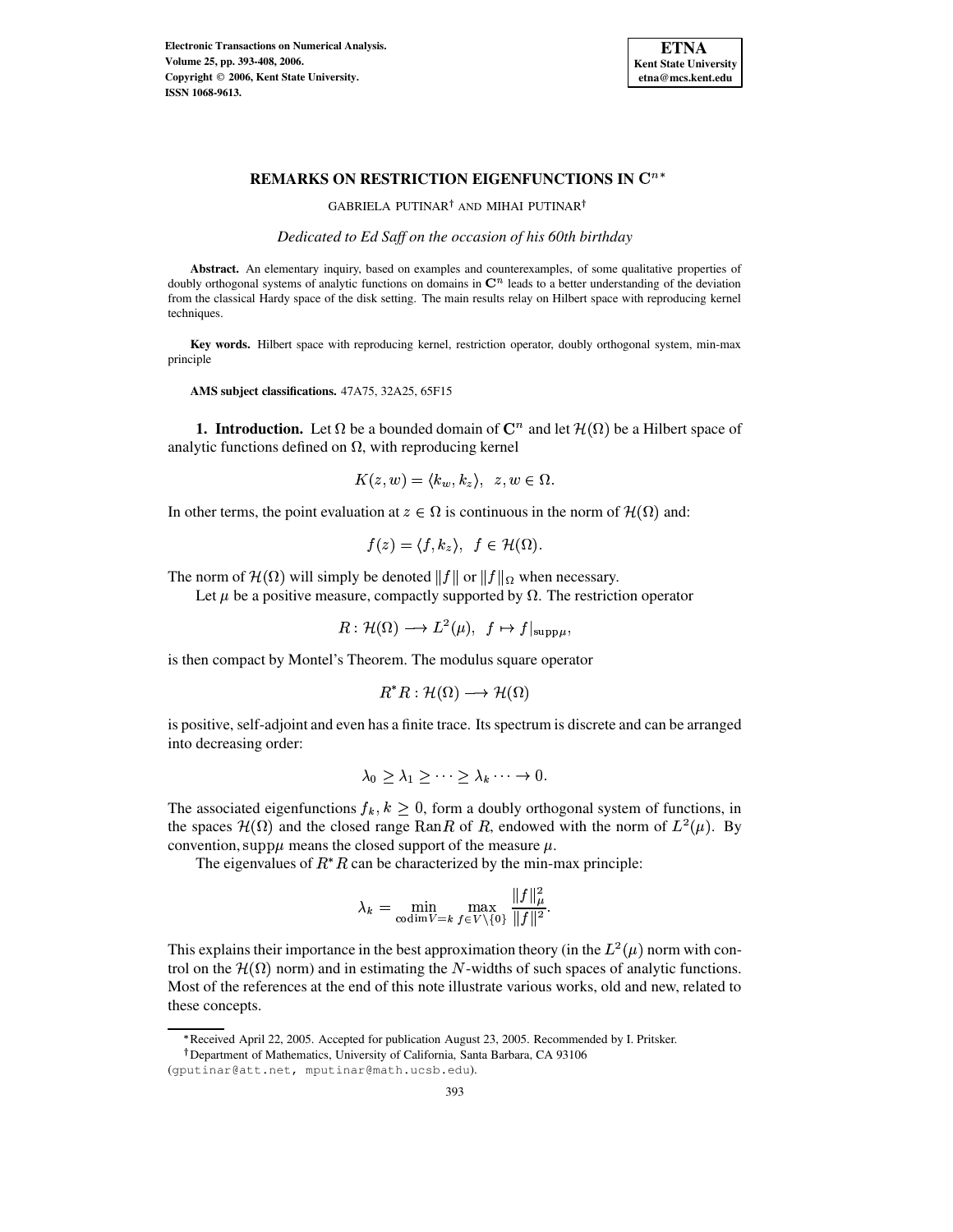While the asymptotic estimate of the decay of the eigenvalues  $\lambda_k$  has received considerable attention, the qualitative properties of the eigenfunctions  $f_k$ , very similar by their definition to orthogonal polynomials, is much less understood. In this respect, only two cases stand out: restrictions from the Hardy space, and from the Bergman space, both of a simply connected planar domain with smooth boundary, see [\[5\]](#page-15-0) respectively [\[7\]](#page-15-1). Based on the analysis of these two single complex variable situations we raise a few natural questions about the behavior of the eigenfunctions  $f_k$  in general, and show by simple means (reproducing kernel identities and some perturbation theory) what it is reasonable not to expect from them in  $\mathbf{C}^n, n > 1$ .

**2. Preliminaries.** We explore below a few examples, in one or several complex variables. They will provide the basis for our intuition and a starting point for our discussion. The notation is the same as in the Introduction.

The eigenvalue equation for  $f_k$  can be written as  $R^* R f_k = \lambda_k f_k$ , or better, after evaluating this on a function  $h \in \mathcal{H}(\Omega)$ :

$$
\int f_k \overline{h} d\mu = \lambda_k \langle f_k, h \rangle_{\Omega}.
$$

<span id="page-1-0"></span>In particular this implies an integral equation for  $f_k$ :

(2.1) 
$$
f_k(z) = \frac{1}{\lambda_k} \int f_k(u) K(z, u) d\mu(u), \ z \in \Omega
$$

In most concrete cases the reproducing kernel  $K(z, u)$  extends analytically to a neighborhood of  $\Omega$  when u runs over a compact subset of  $\Omega$  and thus each eigenfunction  $f_k$  will share this property. A second derivation of the eigenfunction identity is obtained by taking  $h = f_k g$ and then passing to real parts:

<span id="page-1-1"></span>(2.2) 
$$
\int \Re g |f_k|^2 d\mu = \lambda_k \Re \langle f_k, f_k g \rangle_{\Omega}.
$$

We assume of course that g is a bounded multiplier of the space  $\mathcal{H}(\Omega)$ .

EXAMPLE. Restriction from  $H^2(D)$ .

This is the case analyzed by Fisher and Micchelli [\[5\]](#page-15-0). The outline of proof below is reproduced from [\[7\]](#page-15-1).

Via the proper normalization we can assume

$$
K(z, w) = \frac{1}{1 - z\overline{w}}, \ \ z, w \in \mathbf{D}.
$$

The eigenfunction equation  $(2.1)$  reads then:

$$
f_k(z) = \frac{1}{\lambda_k} \int \frac{f_k(u) d\mu(u)}{1 - z\overline{u}},
$$

and consequently every  $f_k$  is analytically extendable to the same neighborhood of the closed disk. Equation [\(2.2\)](#page-1-1) implies

$$
\int u |f_k|^2 d\mu = \lambda_k \int_{\partial \mathbf{D}} u(\zeta) |f_k(\zeta)|^2 \frac{d\zeta}{2\pi i \zeta},
$$

for every function  $u$  harmonic in the disk and continuous on the closed disk. The latter equation can be interpreted as a balayage of the measure  $|f_k|^2 d\mu$  to the boundary of the disk. Thus,

$$
f_k(\zeta) \neq 0, \ \ |\zeta|=1, k\geq 0.
$$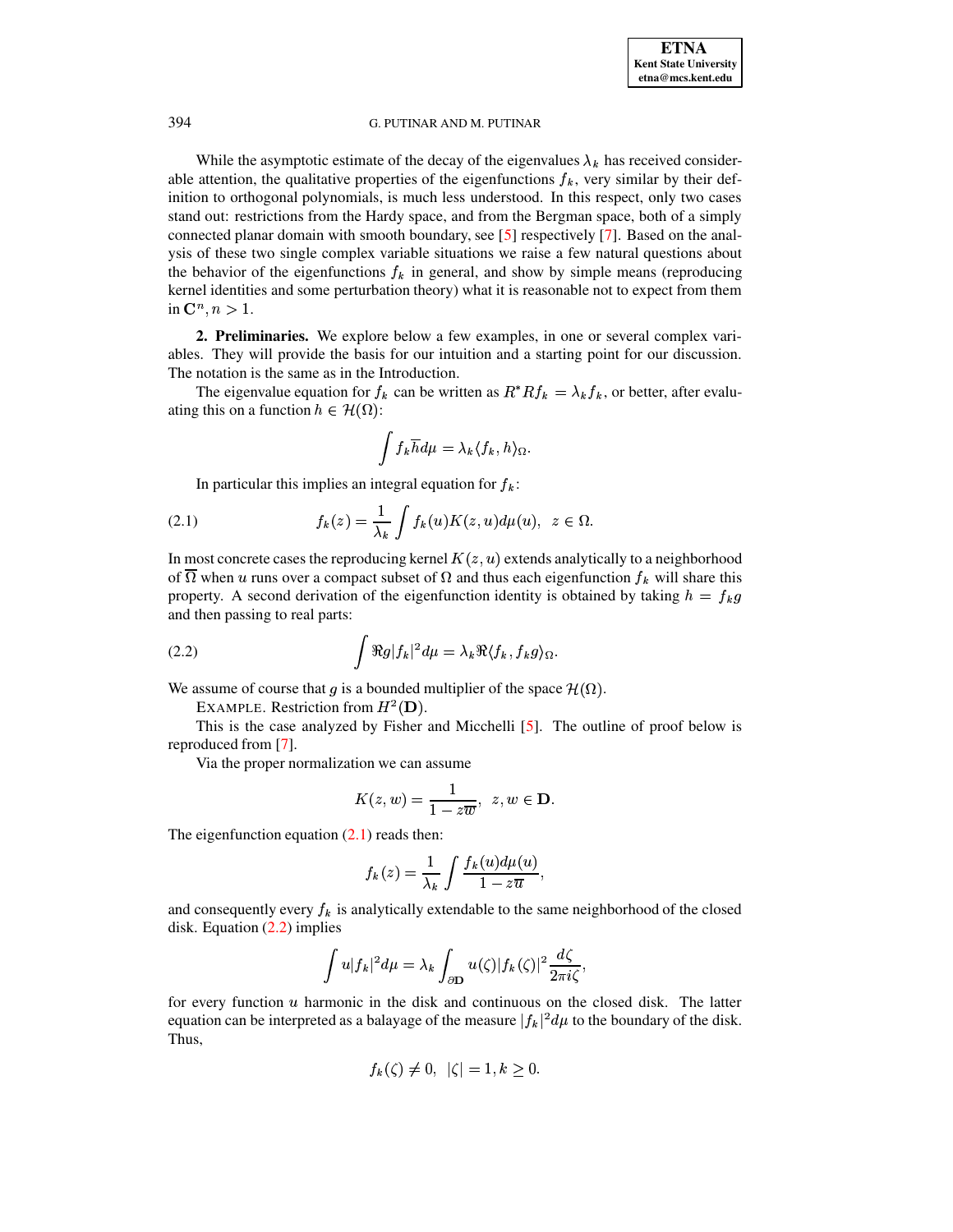Consequently the multiplicity of each  $\lambda_k$  is exactly one, otherwise a linear combination  $f_k$  +  $\alpha f_k'$  of two distinct eigenfunctions corresponding to  $\lambda_k$  would vanish on the unit circle. By deforming continuously the measure  $d\mu$  to the area measure supported by a concentric disk  $r\mathbf{D}$ , say along the path  $td\mu + (1-t)\gamma_r \mathbf{D}d\mathbf{A}$ rea,  $t \in [0, 1]$ , proves then that each  $f_k$  has rD, say along the path  $td\mu + (1-t)\chi_{rD}dA$  rea,  $t \in [0,1]$ , proves then that each  $f_k$  has exactly  $k$  zeros in the disk.

These observations have far reaching implications. For instance, an optimal subspace in the min-max computation of the k-th eigenvalue is analytically invariant, generated by  $f_k$  as an analytic module:  $V_k = f_k H^2$ , codim $V_k = k$  and

$$
\max_{f\in H^2} \frac{\|ff_k\|_{\mu}^2}{\|ff_k\|_2^2}\lambda_k.
$$

Thus, the zeros of  $f_k$  give the optimal configuration  $a_1, \ldots, a_k$  of k points in the disk, such that there are complex coefficients  $c_1, \ldots, c_k$  and the quotient

$$
\frac{\|f-\sum_{j=1}^k c_j f(a_j)\|_{\mu}^2}{\|f\|_2^2}
$$

is minimal among all other choices of  $k$  points and  $k$  weights.

In the above considerations the disk can be replaced by any simply connected bounded planar domain with a sufficiently regular boundary.

EXAMPLE. Restriction from  $L^2_a(\mathbf{D})$ .

This is the case of the Bergman space of the disk, that is the Hilbert space of analytic functions in the disk which are square integrable with respect to the area measure (henceforth denoted dA). The corresponding reproducing kernel is, up to normalizations:  $K(z, w) =$  $(1 - z\overline{w})^{-2}.$ 

Again  $\mu$  is a positive measure supported by a compact subset of the open disk **D** and  $R: L^2_{\alpha}(\mathbf{D}) \longrightarrow L^2(\mu)$  is the restriction operator. An eigenfunction  $f_k$  of  $R^*R$  satisfies:

$$
f_k(z) = \frac{1}{\lambda_k} \int \frac{f(u)d\mu(u)}{(1 - z\overline{u})^2},
$$

and, exactly as before,

$$
\int u|f_k|^2d\mu=\lambda_k\int_{\mathbf{D}}u(\zeta)|f_k(\zeta)|^2dA(\zeta),
$$

for every harmonic function  $u$ .

This is no longer a classical balayage identity, and it is not true in general that  $f_k$  is free of zeros on the boundary of the disk, see the example in [\[7\]](#page-15-1). However, using the positivity of the Green function of the bi-Laplacian and some positivity properties of the orthogonal projection in  $L^2(\mathbf{D}, dA)$  onto harmonic functions one can prove that  $f_k(\zeta) \neq 0, |\zeta| = 1, k \geq 0$ , whenever supp $\mu \subset (\sqrt{2} - 1)$ D, see [\[7\]](#page-15-1). Then the scenario of the Hardy space framework holds word by word.

We will see below a simple explanation why  $f_0$  may acquire zeros in the Bergman space setting.

EXAMPLE. Restriction between two Reinhardt domains.

Let  $\omega, \Omega$  be a pair of bounded Reinhardt domains in  $\mathbb{C}^n$  and let us assume that  $\omega$  is relatively compact in  $\Omega$ . The associated Bergman spaces, with respect to the 2*n*-dimensional Lebesgue measure  $dv$  give rise to a compact restriction operator:

$$
R: L^2_a(\Omega) \longrightarrow L^2_a(\omega),
$$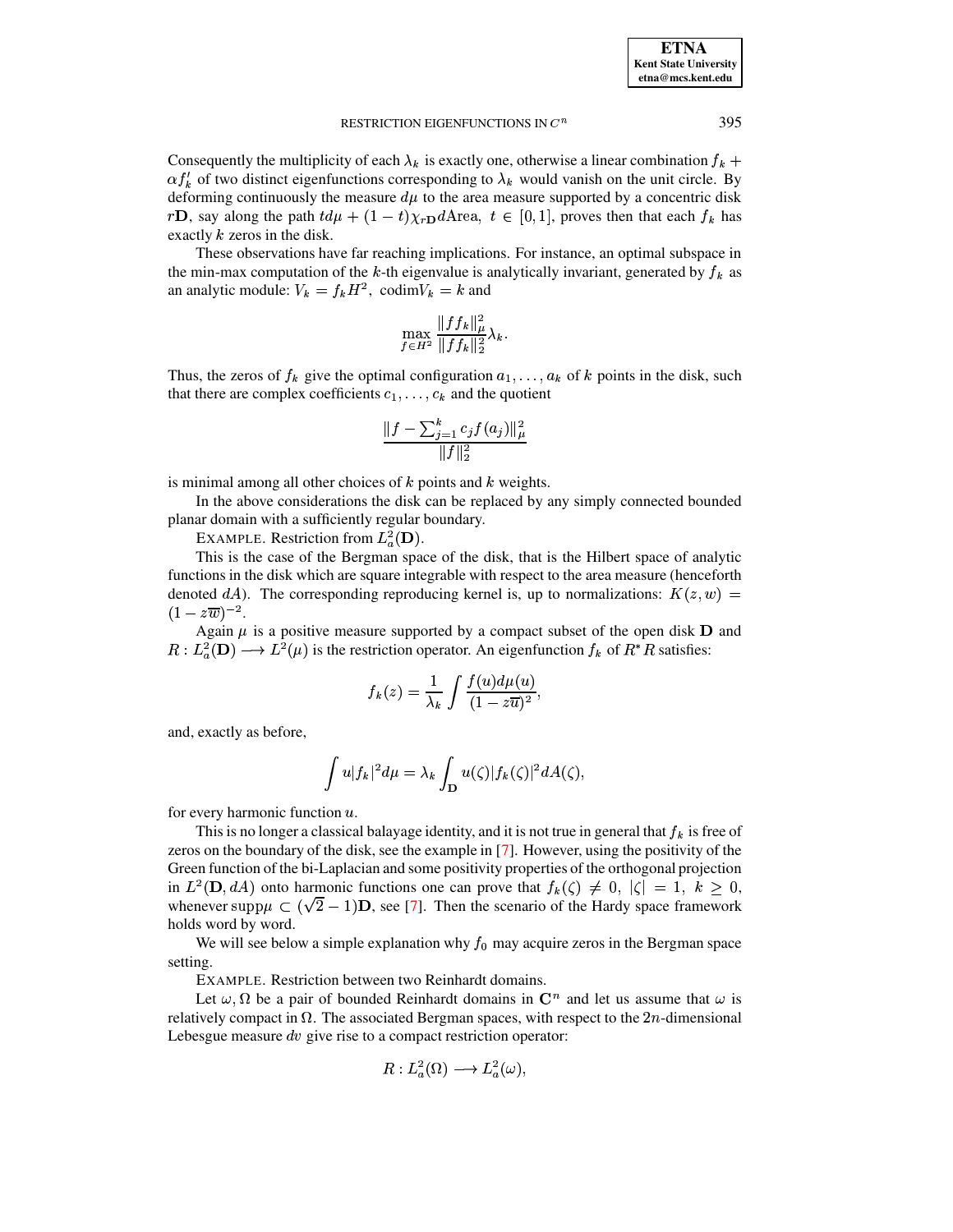whose modulus square  $R^*R$  produces a discrete spectrum  $\lambda_{\alpha}$ ,  $\alpha \in \mathbb{N}^n$ , accumulating to zero. It is more convenient to label the spectrum by multi-indices  $\alpha \in \mathbb{N}^n$  because the eigenfunctions are obviously given by the monomials  $z^{\alpha}$ :

$$
R^* R z^{\alpha} = \lambda_{\alpha} z^{\alpha}, \ \alpha \in \mathbf{N}^n.
$$

A simple explanation being the double orthogonality of  $z^{\alpha}$ 's with respect to the two norms, see for instance  $[14]$ .

Two pathologies, seen as deviations from the  $H^2(D)$  scenario, can easily be derived from this example.

Namely, take for instance  $\Omega = B$  to be the unit ball in  $\mathbb{C}^n$  and  $\omega = rB$  a concentric ball of radius  $r < 1$ . Then the eigenfunction equation yields:

$$
\lambda_\alpha \int_B |z^\alpha|^2 dv = \int_{rB} |z^\alpha|^2 dv.
$$

Therefore

$$
\lambda_{\alpha} = r^{2n+2|\alpha|}, \ \alpha \in \mathbf{N}^n.
$$

Thus the eigenvalues  $\lambda_{\alpha}$  depend only on  $|\alpha|$  and have multiplicities. On the other hand, the eigenfunctions  $z^{\alpha}$ ,  $|\alpha| = k$ , corresponding to a fixed eigenvalue have finitely many common zeros, or in other terms

$$
\sum_{|\alpha|=k} |z^{\alpha}|^2 > 0, \ z \neq 0.
$$

In this case the optimum in the min-max criterion is achieved on an analytically invariant subspace:

$$
\lambda_\alpha = \max_{f \in M^k} \frac{\|f\|_{rB}^2}{\|f\|_B^2}, \ \ |\alpha|=k.
$$

Above  $M$  denotes the maximal ideal of functions vanishing at the origin.

Second, let us consider the unit polydisk  $\Omega = \mathbf{D}^n$  and  $\omega = (r_1 \mathbf{D}) \times ... \times (r_n \mathbf{D})$ with radii  $r_1, \ldots, r_n < 1$  and such that  $\log r_1, \ldots, \log r_n$  are linearly independent over the rationals. The eigenfunction equation implies:

$$
\lambda_\alpha \int_{\mathbf{D}^n} |z^\alpha|^2 dv \int_\omega |z^\alpha|^2 dv
$$

whence

$$
\lambda_{\alpha} = r_1^{2+2\alpha_1} \cdots r_n^{2+2\alpha_n}, \ \alpha \in \mathbf{N}^n.
$$

These numbers are all distinct due to the independence assumption. Thus all eigenvalues are simple and, except for  $z^0 = 1$  all eigenfunctions  $z^{\alpha}$ ,  $|\alpha| > 0$ , have infinitely many zeros in the polydisk  $\Omega$ . Note also that the optimal subspaces in the min-max criterion:

$$
V_{\alpha} = \vee \{z^{\beta}; \ \lambda_{\beta} \le \lambda_{\alpha}\}, \ \ \alpha \in \mathbb{N}^n,
$$

are analytically invariant. This is due to the fact that multiplication of an element  $f \in V_\alpha$  by any  $z_j$ ,  $1 \le j \le n$ , is contractive with respect to both norms, in particular:

$$
\langle R^*R(z_jf),z_jf\rangle = \int_{\omega}|z_jz^{\alpha}|^2dv \leq
$$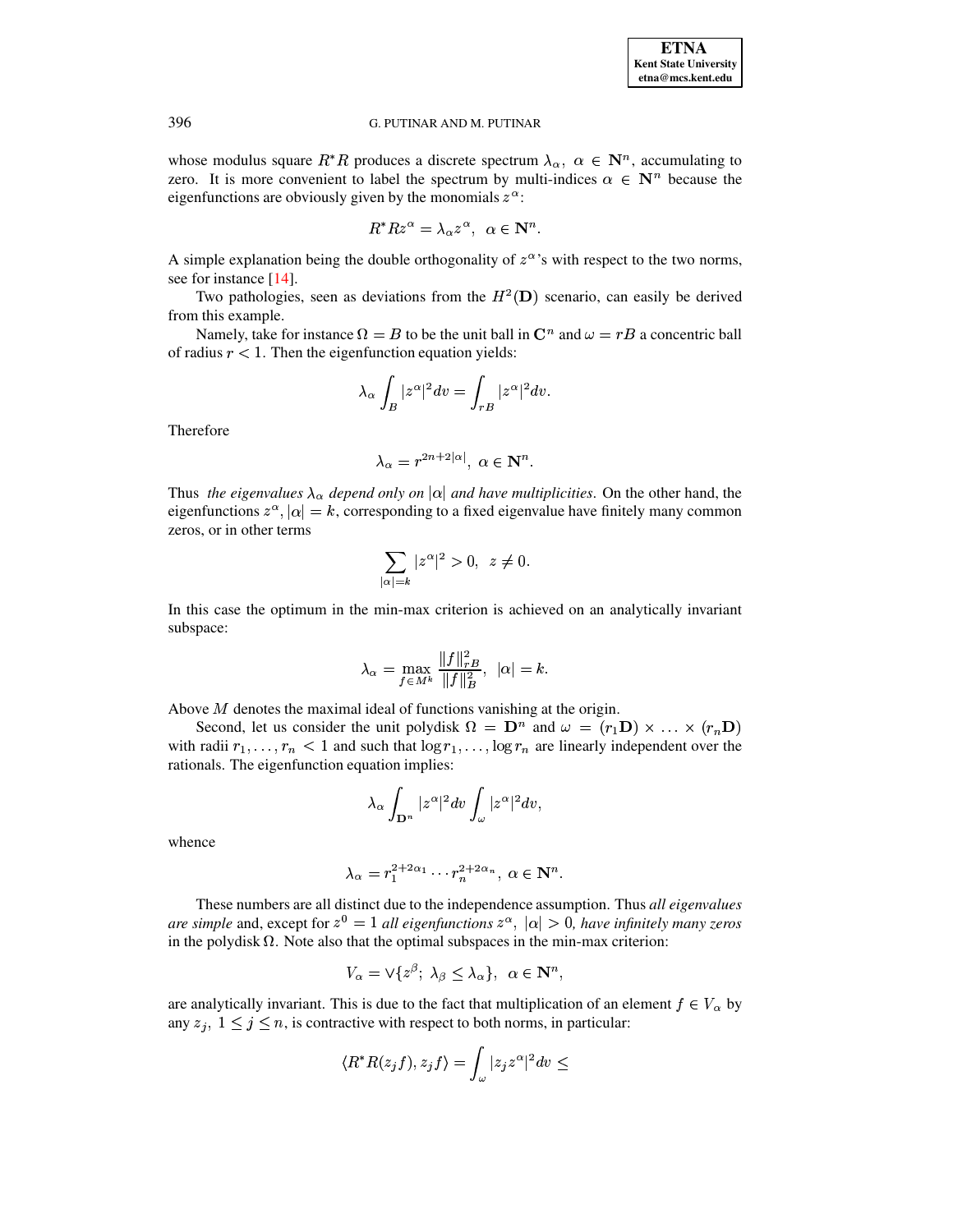**Kent State University**  $etna@mcs. kent.edu$ 

**ETNA** 

RESTRICTION EIGENFUNCTIONS IN  $C^n$ 

$$
\int_\omega |z^\alpha|^2 dv = \langle R^*R(f), f \rangle
$$

Along the same lines, a simple solution to an inverse problem, which singles out the class of Reinhardt domains, is available.

THEOREM 2.1. Let  $\omega$  be a relatively compact domain in the unit ball  $\mathbf{B} \subset \mathbf{C}^n$ . Assume that  $\omega$  is pseudoconvex and has a  $C^2$ -smooth boundary.

If the monomials  $z^{\alpha}$ ,  $\alpha \in \mathbb{N}^n$ , are the eigenfunctions of the restriction operator R :  $L^2_a(\mathbf{B}) \longrightarrow L^2_a(\omega)$  and ker  $R^* = 0$ , then  $\omega$  is a complete Reinhardt domain.

*Proof.* The technical assumption ker  $R^* = 0$  implies that the monomials are dense in  $L_a^2(\omega)$ . Therefore the associated Bergman kernel has the form:

$$
K_{\omega}(z,w)=\sum_{\alpha}c_{\alpha}z^{\alpha}\overline{w}^{\alpha},
$$

where  $c_{\alpha} \geq 0$ ,  $\alpha \in \mathbb{N}^n$ .

On the other hand, the Bergman kernel of the unit ball is

$$
K_{\mathbf{B}}(z,w)=\frac{1}{[1-\langle z,w\rangle]^{n+1}}.
$$

An osculation with inner balls, tangent at boundary points of  $\omega$ , and the variational interpretation of  $K_{\omega}(z, z)$  show that

$$
K_{\omega}(z, z) \sim \text{dist}(z, \partial \omega)^{-n-1},
$$

when z tends to a point of  $\partial \omega$ . Hence  $\rho(z)$  ln  $K_{\omega}(z, z)$  is a plurisubharmonic exhausting function for  $\omega$ . Since

$$
\rho(e^{it_1}z_1,\ldots,e^{it_n}z_n)\rho(z)
$$

whenever  $z = (z_1, \ldots, z_n) \in \omega$  and  $t_1, \ldots, t_n \in \mathbb{R}$ , we find that  $z \in \omega$  whenever  $(e^{it_1}z_1, \ldots, z_n)$  $e^{it_n} z_n$ )  $\in \omega$ ,  $t_1, \ldots, t_n \in \mathbb{R}$ . That is,  $\omega$  is a complete Reinhardt domain.  $\Box$ 

Due to the regularity of the boundary assumption, condition ker  $R^* = 0$  is fulfilled for every Runge domain  $\omega$ . In the case of a single complex variable, a stronger form of the above theorem holds, see [7].

3. Reproducing kernel computations. This section contains some simple derivations of the reproducing kernel formula and the existence of doubly orthogonal systems of analytic functions.

Let  $\Omega$  be as before a bounded domain in  $\mathbb{C}^n$  and let  $\mathcal{H}(\Omega)$  be a Hilbert space of analytic functions on  $\Omega$ , with reproducing kernel  $K(z, w)$ . We consider a positive measure  $\mu$ , compactly supported by  $\Omega$ , and the restriction operator  $R : \mathcal{H} \longrightarrow L^2(\mu)$ . The eigenfunctions of  $R^*R$  will be denoted by  $f_k, k \ge 0$ , and will be normalized by the condition  $||f_k||_{\mathcal{H}} = 1$ . The associated eigenvalues are denoted by  $\lambda_k$ . We do not exclude here the possibility of a finite atomic measure, in which case  $\lambda_k = 0$  for large k.

Note first a direct application of Mercer's theorem (see for instance [20]):

Trace 
$$
R^*R = \sum_{k=0}^{\infty} \lambda_k = \int K(z, z) d\mu(z).
$$

Since

$$
K(z,a) = \langle k_a, k_z \rangle = \sum_{k=0}^{\infty} f_k(z) \overline{f_k(a)},
$$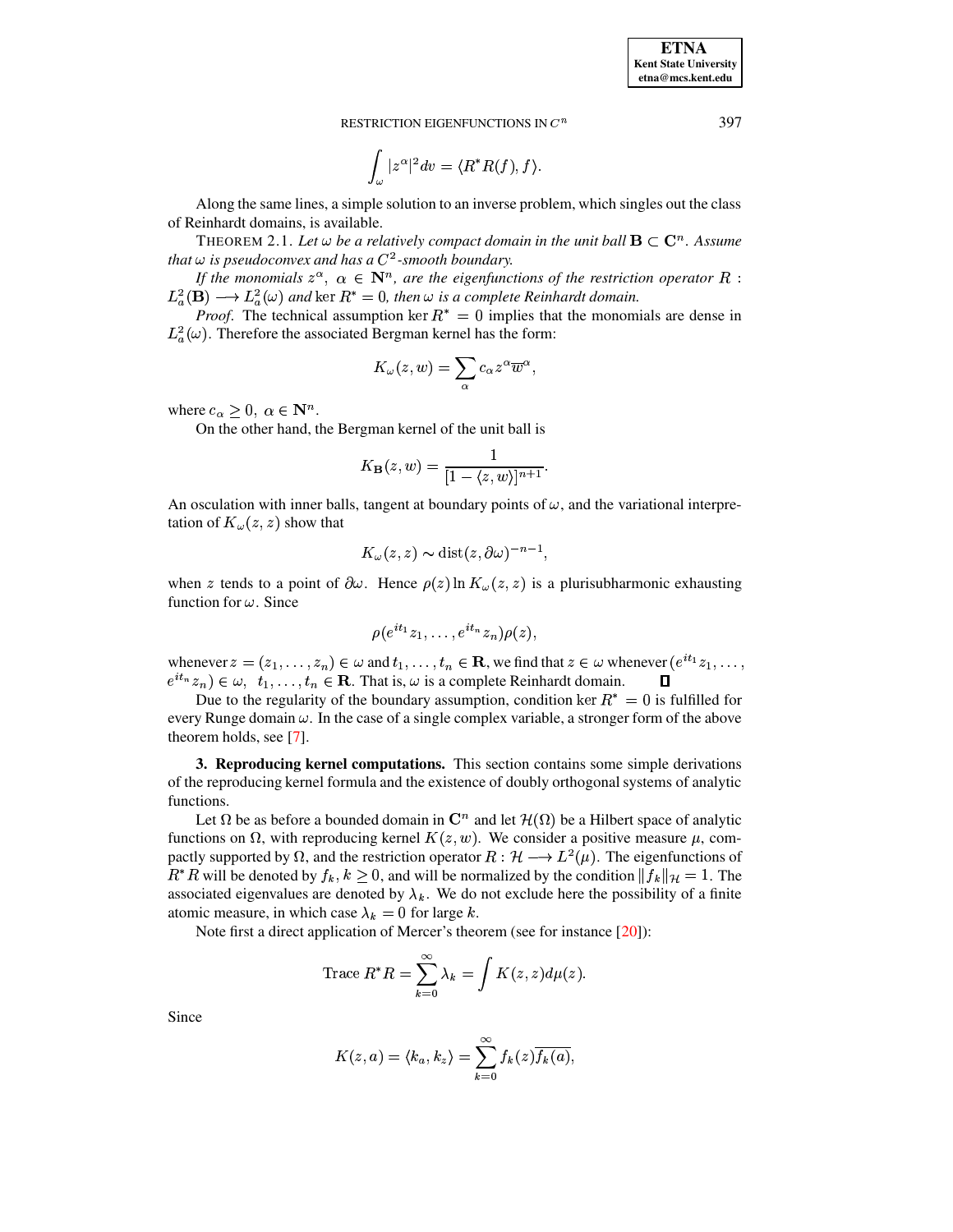we infer

$$
\langle R^* R k_a, k_a \rangle = \sum_k \lambda_k |f_k(a)|^2,
$$

whence

<span id="page-5-0"></span>(3.1) 
$$
\int \frac{|K(z,a)|^2}{K(a,a)} d\mu(z) = \sum_{k} \lambda_k \frac{|f_k(a)|^2}{K(a,a)}.
$$

We can regard the right hand side of the latter equation as a limit of convex combinations of the eigenvalues. In general, for a point  $\zeta \in \partial \Omega$ , one has  $\lim_{a \to \zeta} K(a, a) = \infty$ , due to the extremality property of the reproducing kernel. Thus the above identity will imply  $\sum_{k>k_0} |f_k(a)|^2 > 0$  for every  $k_0$  and a close to the boundary of  $\Omega$ . In order to make this statement more precise, we will consider below the case of the unit ball **B** in  $\mathbb{C}^n$ .

Let  $L^2_a(\mathbf{B})$  be the Bergman space of the unit ball in  $\mathbb{C}^n$ , with the volume measure normalized so that the associated reproducing kernel is

$$
K(z, w) = \frac{1}{(1 - \langle z, w \rangle)^{n+1}},
$$

see for instance [14]. Let  $\mu$  be a probability measure, with support included in the closed ball  $\rho \overline{B}$ ,  $\rho < 1$ .

Let  $\lambda_k > \lambda_{k+1}$  be two distinct and consecutive eigenvalues of the operator  $R^*R$ . Then

$$
\int \frac{|K(z,a)|^2}{K(a,a)} d\mu(z) \le \frac{(1-|a|^2)^{n+1}}{(1-|\|a\|)^{2n+2}},
$$

converges to zero as  $|a|$  tends to 1. Denote

$$
\tau\frac{(1-|a|^2)^{n+1}}{(1-\rho|a|)^{2n+2}},
$$

and assume that  $\tau < \lambda_k$ .

Equation  $(3.1)$  implies

$$
\tau \ge \lambda_k \sum_{j \le k} \frac{|f_j(a)|^2}{K(a, a)} \lambda_k (1 - \sum_{p=1}^{\infty} \frac{|f_{k+p}(a)|^2}{K(a, a)})
$$

We obtain the following result.

PROPOSITION 3.1. Let  $\mu$  be a positive measure supported by the ball  $\rho$ **B**, with  $\rho$  < 1. For every  $k > 1$ , let  $r = r_k$  be the positive solution of the equation:

$$
\frac{(1-r^2)^{n+1}}{(1-\rho r)^{2n+2}} = \lambda_k.
$$

**Then** 

$$
(1-|a|^2)^{n+1}\sum_{p=1}^{\infty}|f_{k+p}(a)|^2\geq 1-\frac{(1-|a|^2)^{n+1}}{\lambda_k(1-\rho|a|)^{2n+2}}
$$

for every  $a \in \mathbf{B}$  satisfying  $|a| > \max(r_k, \rho)$ .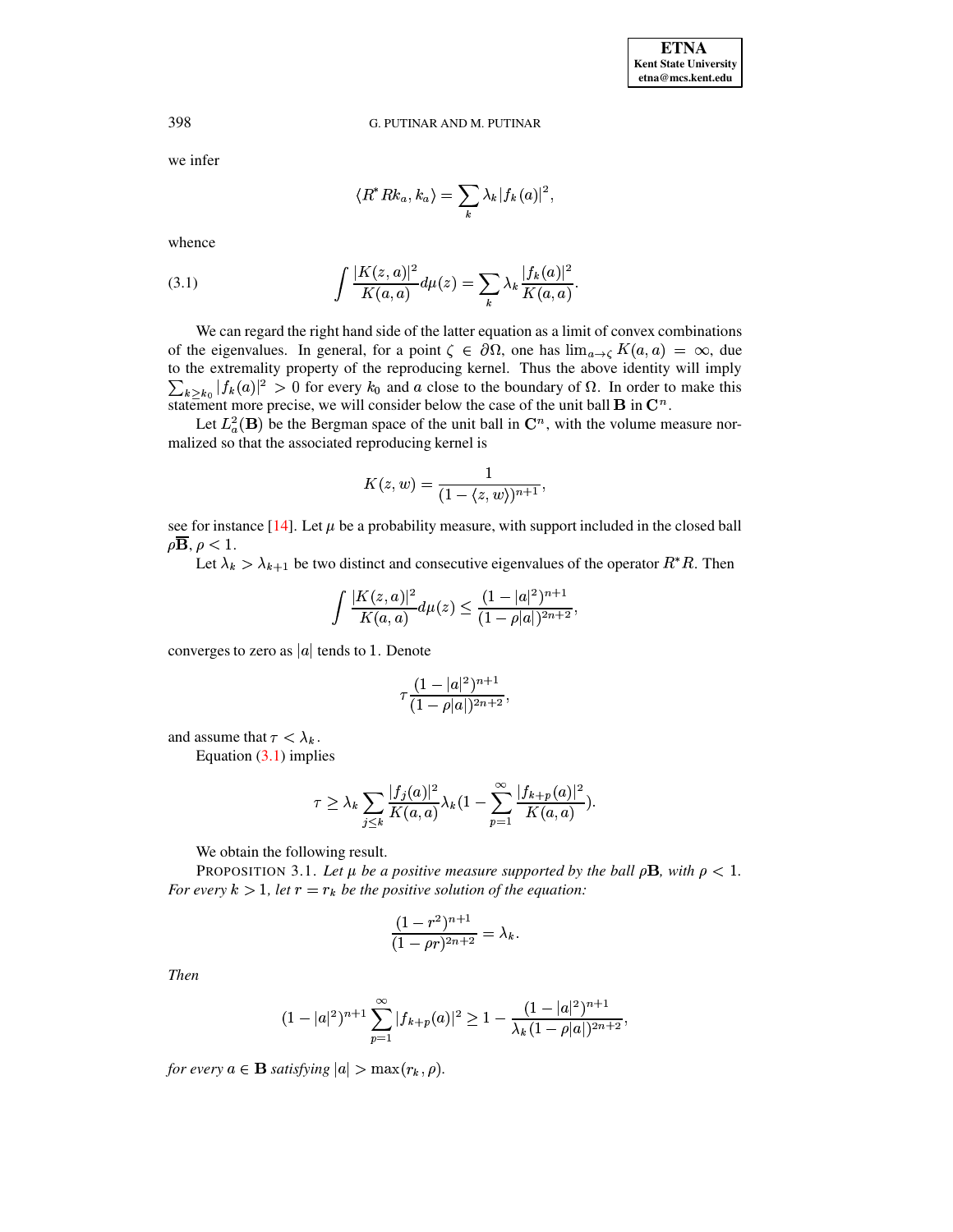For the proof we use the above estimates and a simple computation showing that the function

$$
r \mapsto \frac{(1 - r^2)^{n+1}}{(1 - \rho r)^{2n+2}}
$$

is decreasing for  $r > \rho$ .

This shows in particular that, for every  $k \geq 0$ , the eigenfunctions  $f_{k+p}$ ,  $p \geq 1$  cannot have common zeros close to the boundary of the ball. Note also that each  $f_m$  is an analytic function in the ball  $\rho^{-1}$ **B**.

Known boundary estimates of the Bergman kernel (see for instance  $[8]$ ) allow to extend the above proposition to any strictly pseudoconvex domain with  $C^2$  boundary in  $\mathbb{C}^n$ .

4. Restriction to finite atomic measures. Except for a few situations, it is very hard to obtain explicit computation of the eigenfunctions of the modulus of restriction operator considered in this note. One of the fortunate cases is the restriction from a Hilbert space of analytic functions to the Lebesgue space of a finite, atomic measure. This framework leads to linear algebra manipulations of finite combinations of the reproducing kernel, see also [6].

To fix ideas, we consider as before a Hilbert space of analytic functions  $\mathcal{H}(\Omega)$  with reproducing kernel  $K(z, w)$  and a finite atomic measure  $\mu$ , supported by the set supp $(\mu)$  =  ${a_1, a_2, \ldots, a_m}$ :

$$
\mu = \gamma_1 \delta_{a_1} + \cdots + \gamma_m \delta_{a_m},
$$

with  $\gamma_i > 0$ .

According to  $(2.1)$  we find:

$$
f_k(z) = c_{1k} K(z, a_1) + \dots + c_{mk} K(z, a_m), \ \ 1 \le k \le m
$$

for some complex constants  $c_{ik}$ . The eigenvalue equations are then reduced to a finite linear system:

$$
\lambda_k c_{jk} = \sum_{p=1}^m \gamma_j K(a_j, a_p) c_{pk}, \ \ 1 \le j, k \le m.
$$

A simple observation derived from this equation is contained in the following.

<span id="page-6-0"></span>**PROPOSITION 4.1.** Assume that the positive measure  $\mu$  has finite support  $\{a_1, \ldots, a_m\}$ and that the operator  $R^*R$  has a single non-zero eigenvalue. Then, and only then,

$$
K(a_i, a_j) = 0, \quad 1 \le i < j \le m.
$$

*Proof.* Indeed, if the spectral space corresponding to the unique non-zero eigenvalue  $\lambda$ of  $R^*R$  has maximal dimension, then each  $K(z, a_i)$  is an eigenfunction. Hence

$$
\lambda K(z, a_i) = \sum_j K(z, a_j) K(a_j, a_i) \gamma_j
$$

for some constants  $\gamma_j$ , and the linear independence of the elements  $K(z, a_i)$  yields

$$
\lambda = \gamma_i K(a_i, a_i),
$$

and

$$
K(a_j, a_i)\gamma_j = 0, \ i \neq j. \qquad \Box
$$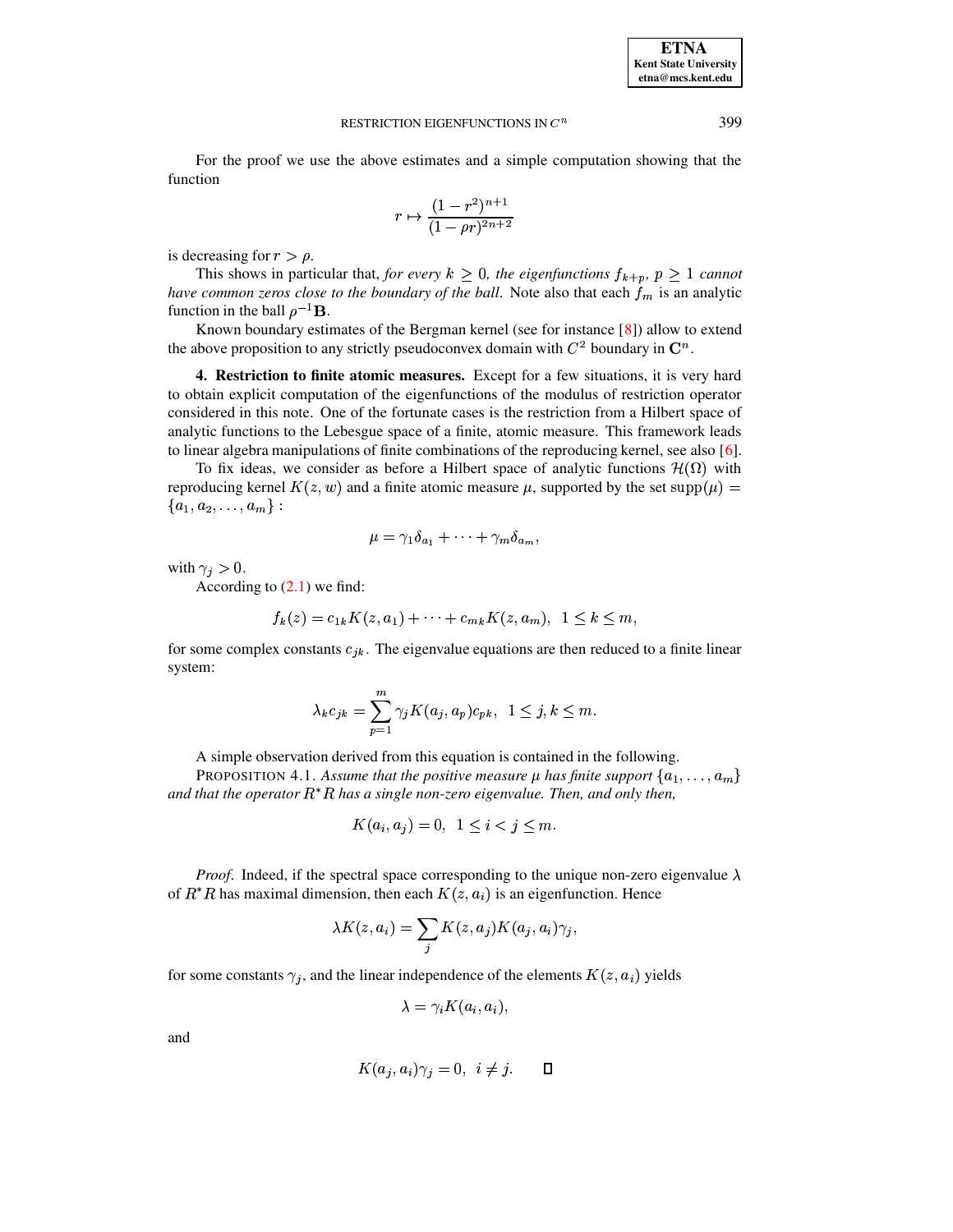

Note that the most common reproducing kernels K of standard domains  $\Omega$  in  $\mathbb{C}^n$  do not have zeros, in the sense  $K(z, w) \neq 0$  for all  $z, w \in \Omega$ .

Consider next a finite group G of complex bi-holomorphic maps of  $\Omega$  which leaves invariant the inner product of the space  $\mathcal{H}(\Omega)$  and the measure  $\mu$ . Specifically, this means:

$$
K(gz,gw)=K(z,w),\ \ g\in G,\ z,w\in \Omega,
$$

and  $g_*\mu = \mu, g \in G$ . Then the equation

$$
\lambda_k f_k(gz) = \int f_k(w) K(gz, w) d\mu(w) =
$$
  

$$
\int f_k(gw) K(gz, gw) d\mu(w) = \int f_k(gw) K(z, w) d\mu(w)
$$

implies that  $f_k(gz)$  is also an eigenfunction for the eigenvalue  $\lambda_k$ . Thus we have proved

LEMMA 4.2. Assume that a finite group  $G$  leaves invariant the reproducing kernel  $K(z, w)$  and the measure  $\mu$ . Then each eigenspace of the operator  $R^*R$  is invariant under the action of  $G$ .

To give a simple example, consider the unit ball **B** in  $\mathbb{C}^n$  and the Szegö kernel  $S(z, w)$  =  $[1 - \langle z, w \rangle]^{-n}$ . This kernel is invariant under all biholomorphic maps of the ball. Let us consider the simplest situation of a symmetric pair of points  $\{a, -a\} \subset \mathbf{B}$  and the measure  $\mu = \delta_a + \delta_{-a}$ . The group  $G = {\pm 1}$  leaves invariant both the kernel and the measure, hence, by the above lemma, it leaves invariant the eigenspaces of  $R^*R$ . On the other hand,  $S(a, -a) \neq 0$ , therefore the operator  $R^*R$  has exactly two simple non-zero eigenvalues. Let

$$
f(z) = \alpha S(z, a) + \beta S(z, -a) = \alpha S(z, a) + \beta S(-z, a),
$$

be one eigenfunction. Then according to the lemma  $f(-z)$  is also an eigenfunction corresponding to the same eigenvalue. Thus, the two eigenfunctions of  $R^*R$  are:

$$
f_{\pm}(z) = S(z, a) \pm S(z, -a).
$$

A direct computation identifies the two eigenvalues as

$$
S(a,a) \pm S(a,-a).
$$

See also the more invariant argument below.

Next we restrict these computations to the case  $n = 3$ .

EXAMPLE. Let  $R : H^2(\mathbf{B}) \longrightarrow \mathbf{L}^2(\mu)$  be the restriction operator between the Hardy space of the unit ball in  $\mathbb{C}^3$  and the Lebesgue space of the two point mass measure  $\mu =$  $\delta_a + \delta_{-a}, a \in \mathbf{B}.$ 

Then the eigenfunctions of the rank-two operator  $R^*R$  are:

$$
f_{+}(z) = \frac{1 + 3\langle z, a \rangle^{2}}{[1 - \langle z, a \rangle^{2}]^{3}},
$$

and

$$
f_-(z)=\frac{\langle z,a\rangle[3+\langle z,a\rangle^2]}{[1-\langle z,a\rangle^2]^3}.
$$

In particular each function  $f_{\pm}$  admits infinitely many zeros in the ball.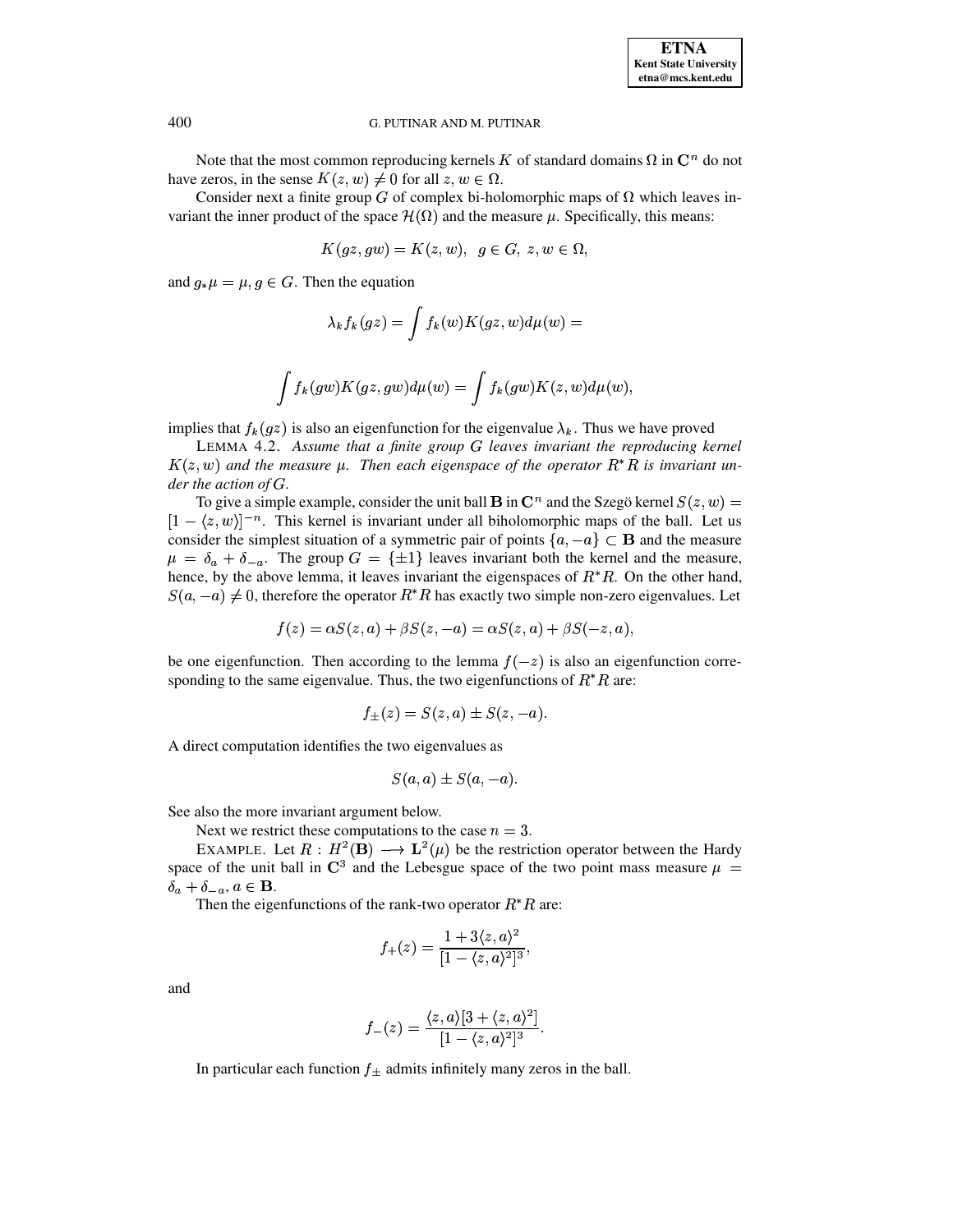Let *n* now be arbitrary and let  $K(z, w)$  be a positive definite kernel in the ball which remains invariant under all holomorphic automorphisms of the ball and which is the reproducing kernel of a Hilbert space  $H_K$  of analytic functions in the ball. Let p be a prime number, and let  $\epsilon$  be a p-root of unity. By taking a point  $a \in B \subset C^n$  and the measure  $\mu = \sum_{k=1}^{p} \delta_{\epsilon^{k} a}$  we obtain a restriction operator

$$
R: H_K \longrightarrow L^2(\mu)
$$

of rank p. According to the above lemma, each eigenspace V of  $R^*R$  is invariant under the group  $\mathbf{Z}_p$ . Hence either each element f of V is left invariant under the action of the group, that is  $f(z) = \text{const} f(\epsilon z)$ , or V is p dimensional. The latter scenario is excluded by an adaptation of Proposition  $(4.1)$ .

Therefore the eigenfunctions  $f$  of  $R^*R$  satisfy the identity:

$$
f(z) = \sum_{j=1}^{p} c_j K(z, \epsilon^j a) = C \sum_{j=1}^{p} c_j K(\epsilon z, \epsilon^j a),
$$

where  $C$  is a constant. Whence

$$
Cc_j = c_{j-1}, \quad 1 \le j \le p_j
$$

with the convention  $c_0 = c_p$ .

From here we deduce:

$$
f_k(z)K(z,a) + \epsilon^k K(z,\epsilon a) + \epsilon^{2k} K(z,\epsilon^2 a) + \cdots + \epsilon^{(p-1)k} K(z,\epsilon^{p-1} a).
$$

The eigenfunction equation reads:

$$
\lambda_k f_k(z) = K(z,a) f_k(a) + \epsilon^k K(z,\epsilon a) \epsilon^{(p-1)k} f_k(\epsilon a) + \cdots + \epsilon^{(p-1)k} K(z,\epsilon^{p-1} a) \epsilon^k f_k(\epsilon^{p-1} a),
$$

and since

$$
f_k(a) = \epsilon^{(p-1)k} f_k(\epsilon a) = \cdots \epsilon^k f_k(\epsilon^{p-1} a),
$$

we infer

$$
\lambda_k = f_k(a), \quad 0 \le k \le p-1.
$$

With a little more algebra, these values and functions are computable. We give below a simple example.

EXAMPLE. Let a be a point of the unit ball **B** in  $\mathbb{C}^2$  and let  $S(z, w) = [1 - \langle z, w \rangle]^{-2}$  be the Szegö kernel of the ball. Let  $\epsilon = e^{2\pi i/3}$  be the root of order 3 of unity. We consider the positive measure  $\mu = \delta_a + \delta_{\epsilon a} + \delta_{\epsilon^2 a}$  and the restriction operator

$$
R: H^2(\mathbf{B}) \longrightarrow L^2(\mu).
$$

In view of the above computations the non-zero eigenfunctions of the operator  $R^*R$  are:

$$
f_k(z) = \frac{1}{(1 - \langle z, a \rangle)^2} + \epsilon^k \frac{1}{(1 - \langle z, \epsilon a \rangle)^2} + \epsilon^{2k} \frac{1}{(1 - \langle z, \epsilon^2 a \rangle)^2}, \quad k = 0, 1, 2.
$$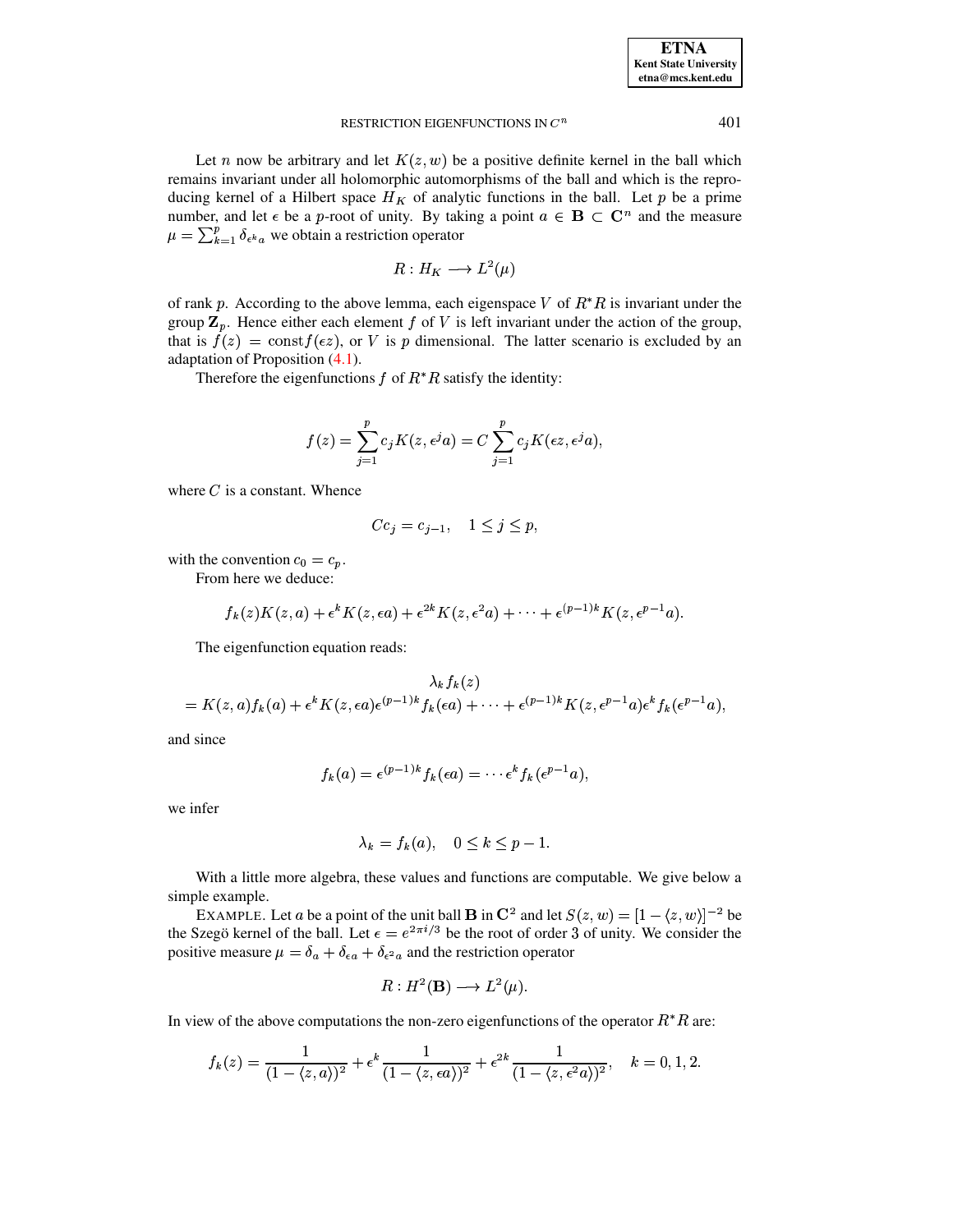An elementary computation leads to the following closed forms:

$$
f_0(z) = \frac{3 + 6\langle z, a \rangle^3}{(1 - \langle z, a \rangle^3)^2},
$$

$$
f_1(z) = \frac{6\langle z, a \rangle + 3\langle z, a \rangle^4}{(1 - \langle z, a \rangle^3)^2},
$$

$$
f_2(z)=\frac{9\langle z,a\rangle^2}{(1-\langle z,a\rangle^3)^2}.
$$

The associated eigenvalues are:

$$
\frac{3+6||a||^6}{(1-||a||^6)^2} > \frac{6||a||^2+3||a||^8}{(1-||a||^6)^2} > \frac{9||a||^4}{(1-||a||^6)^2}.
$$

All other eigenvalues are equal to zero.

Again, this shows that  $f_0$  can have zeros in the ball. The kernel in the latter example can be reduced to one complex variable, in which case it becomes the Bergman kernel of the unit disk:  $K(z, w) = [1 - z\overline{w}]^{-1}$ . Thus, mutas mutandis, the functions  $f_0, f_1, f_2$  are doubly orthogonal with respect to the Bergman space metric of  $L_2^2(D)$  and  $L^2(\delta_a + \delta_{\epsilon a} + \delta_{\epsilon^2 a})$ . In particular  $f_0$  can have zeros in the disk as soon as  $|a| > 2^{-1/3}$ .

The following proposition is derived from the same context. Henceforth we denote by  $X_1$  the unit sphere of a normed space X.

PROPOSITION 4.3. Let a be a point in the unit ball **B** of  $\mathbb{C}^n$ . Let  $R : H^2(\mathbf{B}) \longrightarrow$  $L^2(\delta_a+\delta_{-a})$  be the restriction operator. For every  $p\geq 0$  there exists an analytically invariant subspace  $V_p \subset H^2(\mathbf{B})$  of codimension p, such that

$$
\max_{f \in (V_p)_1} \|Rf\|^2 = \lambda_p(R^*R).
$$

*Proof.* Let  $S_w(z) = S(z, w) = [1 - \langle z, w \rangle]^{-n}$  be the Szegö kernel of the ball, with respect to the normalized area measure (so that the total mass of the sphere is 1). The operator  $R^*R$  has rank 2 and, by the preceding computations its eigenfunctions and eigenvalues are:

$$
R^* R(S(\cdot, a) \pm S(\cdot, -a)) = [S(a, a) \pm S(a, -a)](S(\cdot, a) \pm S(\cdot, -a)).
$$

For the largest eigenvalue,  $\lambda_0 = S(a, a) + S(a, -a)$ , the whole space  $V_0 = H^2$  is obviously analytic and optimal in min-max. Similarly,  $V_2$  can be chosen to be the analytically invariant subspace  $M_{\pm a}$  of all functions vanishing at  $\pm a$ . And beyond that, since  $\lambda_p = 0$  we can choose  $V_p \subset V_2$ ,  $p \ge 2$ , to be any analytically invariant subspace of codimension p.

We will prove that  $V_1$  can be chosen to be the space  $M_0$  of analytic functions vanishing at 0. That is, knowing that

$$
\langle R^* R f, f \rangle = \int |f|^2 (\delta_a + \delta_{-a}) = |f(a)|^2 + |f(-a)|^2,
$$

we have to verify the inequality:

<span id="page-9-0"></span>
$$
(4.1) \quad |f(a)|^2 + |f(-a)|^2 \le [S(a,a) - S(a,-a)] ||f||_{H^2}^2, \ \ f \in H^2(\mathbf{B}), \ f(0) = 0.
$$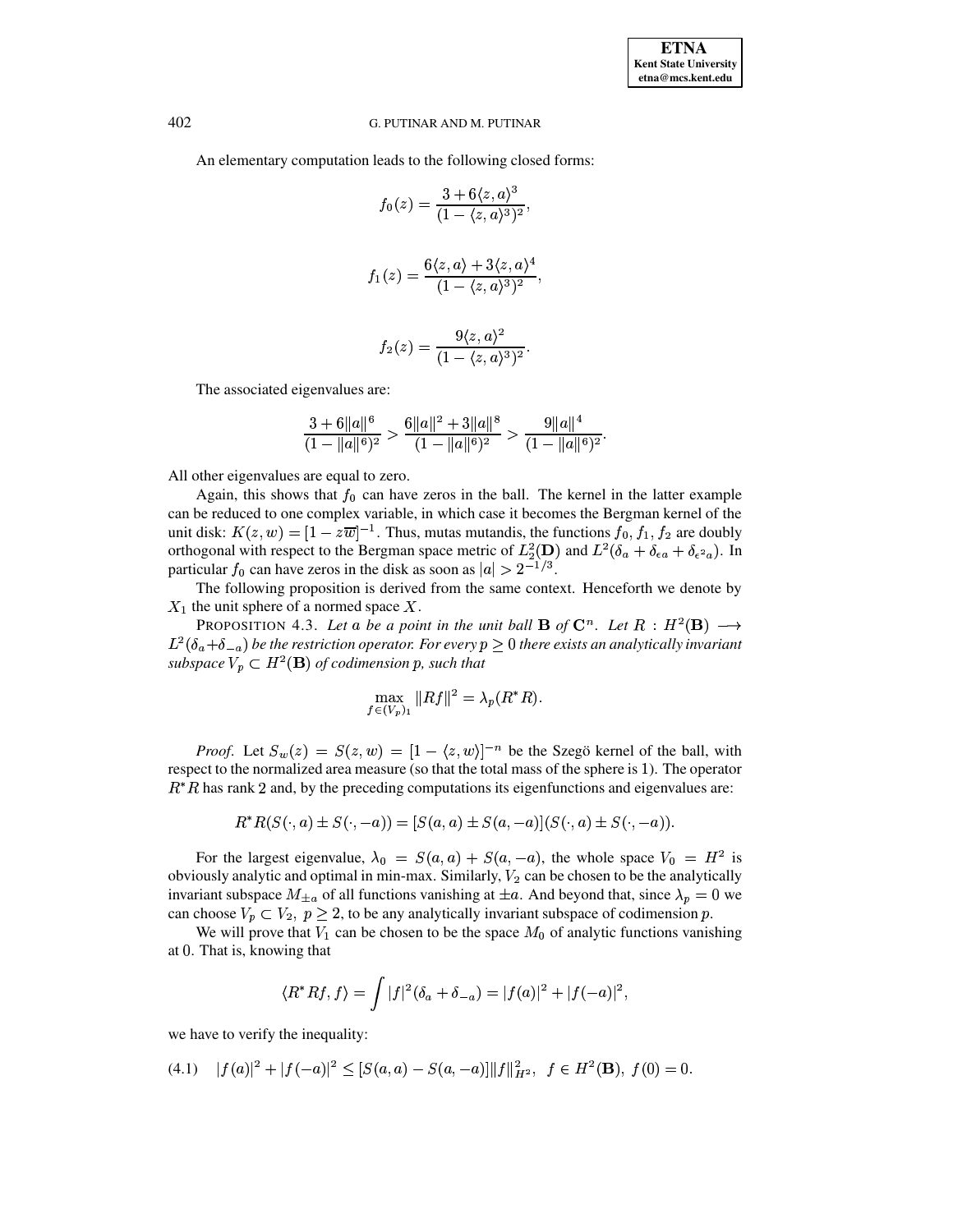In order to prove this inequality we decompose:

$$
M_0=\mathbf{C}(S_a+S_{-a}-2)\oplus\mathbf{C}(S_a-S_{-a})\oplus(M_0\cap M_{\pm a}).
$$

Note that this decomposition is also orthogonal with respect to the metric of the space  $L^2(\delta_a +$  $\delta_{-a}$ ). Thus, it is sufficient to verify the inequality on each summand.

For a function  $f \in M_0 \cap M_{\pm a}$  there is nothing to prove. In the case  $f = S_a - S_{-a}$  the inequality is an equality, due to the eigenfunction equation. Finally, for  $f = S_a + S_{-a} - 2$ we compute directly:

$$
|f(a)|^2 + |f(-a)|^2 = 2(S(a,a) + S(a,-a) - 2)^2,
$$

and

$$
||S_a + S_{-a} - 2||^2 = 2[S(a, a) + S(a, -a) - 2].
$$

Now the arithmetic/geometric mean inequality yields:

 $\Box$ 

$$
S(a,a)+S(a,-a)=\frac{1}{(1-\|a\|^2)^n}+\frac{1}{(1+\|a\|^2)^n}\geq \frac{2}{(1-\|a\|^4)^{n/2}}>2.
$$

Thus inequality  $(4.1)$  is equivalent to:

$$
2(S(a,a) + S(a,-a) - 2)^2 \leq [S(a,a) - S(a,-a)]2(S(a,a) + S(a,-a) - 2),
$$

or, after simplifications:

$$
S(a, -a) = \frac{1}{(1 + \|a\|^2)^n} \le 1,
$$

which is obviously true.

As a matter of fact the point 0 in the above proof can be replaced by any element  $c \in \mathbf{B}$ which is orthogonal to a. Indeed, denoting by  $M_c$  the space of functions in  $H<sup>2</sup>$  vanishing at the point  $c$ , we have the analogous double orthogonal decomposition, with respect to the metrics of  $H^2$  and  $L^2(\delta_a + \delta_{-a})$ :

$$
M_c = \mathbf{C}(S_a + S_{-a} - 2) \oplus \mathbf{C}(S_a - S_{-a}) \oplus (M_c \cap M_{\pm a}), \ \ c \perp a.
$$

The rest of the proof remains unchanged. Thus *a whole variety of analytically invariant*  $s$ ubspaces of codimension  $1$  is optimal for the min-max computation of  $\lambda_1$ .

**5. Optimal subspaces in min-max.** The simple computations of the last section invite us to a have a closer look at the optimal subspaces in the min-max principle applied to the modulus of the restriction operator  $R^*R$ .

We start by an elementary, and most likely known, remark.

PROPOSITION 5.1. *Let* <sup>³</sup> *be a non-negative compact operator acting on a Hilbert space H*, with eigenvalues  $\lambda_j(A)$  arranged in decreasing order. Assume that  $\lambda_p(A) < \lambda_{p-1}(A)$ *for* some  $p \geq 1$ . Let  $f_p$  be a corresponding eigenvector:  $Af_p \lambda_p(A) f_p$ . Let V be a subspace *of codimension , optimal in min-max, that is*

<span id="page-10-0"></span>(5.1) 
$$
\sup_{x \in (V)_1} \langle Ax, x \rangle \lambda_p(A).
$$

*Then*  $f_p \in V$ .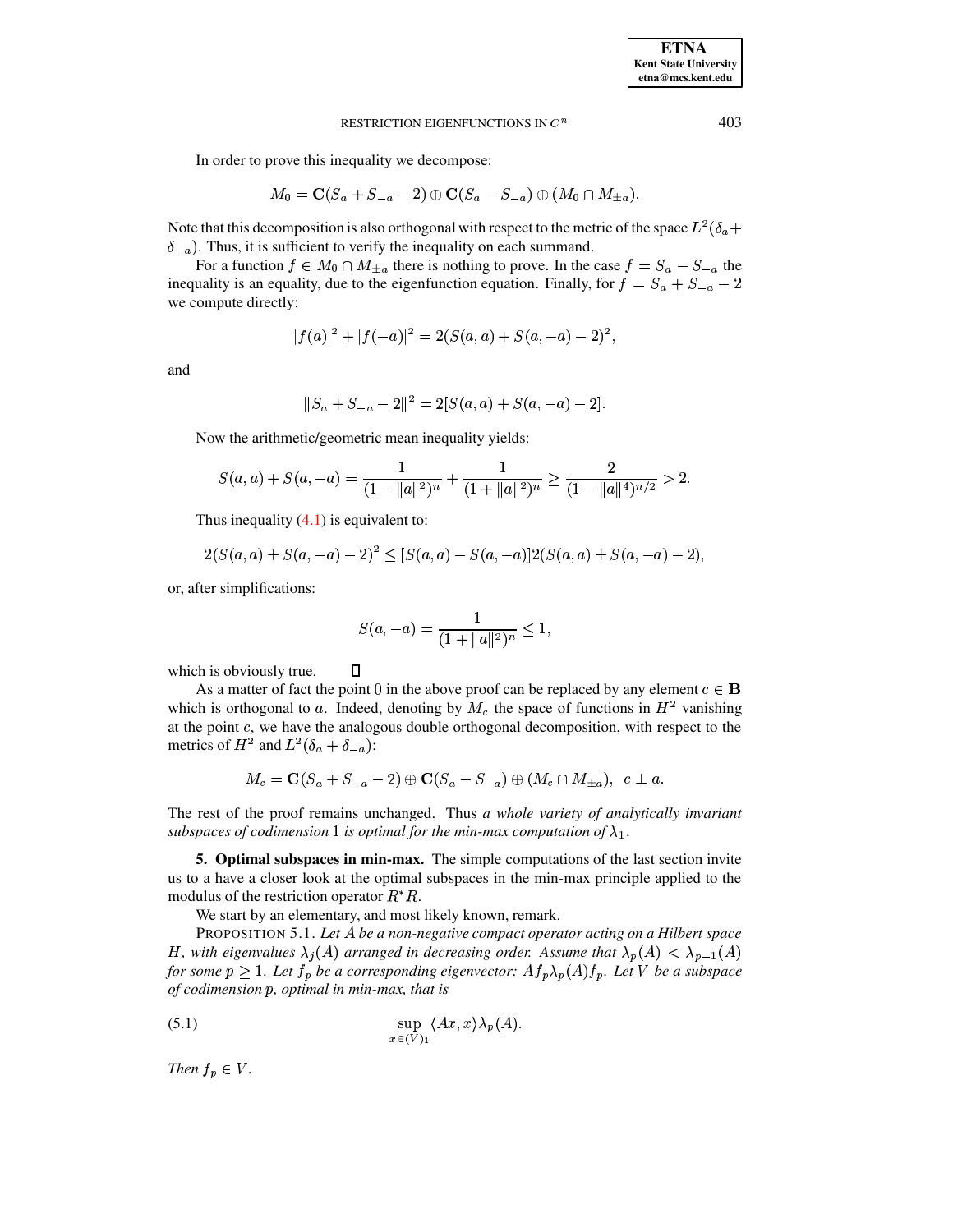*Proof.* Assume by contradiction that the eigenvector  $f = f_p$  does not belong to the optimal subspace V. If f is orthogonal to V, then the subspace  $W = V \oplus \mathbf{C} f$  still satisfies  $(5.1)$  and has codimension  $p-1$ . But this contradicts, again via the min-max principle, the assumption  $\lambda_n(A) < \lambda_{n-1}(A)$ .

Assume that f is not orthogonal to V, and let g be the orthogonal projection of f onto V. Then  $\langle g, f \rangle \neq 0$ , and there exists a constant  $\gamma$  such that  $\gamma g - f \perp f$ . Consequently

$$
\langle A(\gamma g - f + f), \gamma g - f + f \rangle \leq \lambda_p(A)(\|\gamma g - f\|^2 + \|f\|^2).
$$

On the other hand, the orthogonality condition and the eigenvector equation satisfied by f imply

$$
\langle A(\gamma g-f+f), \gamma g-f+f \rangle \langle A(\gamma g-f), \gamma g-f \rangle + \langle Af, f \rangle
$$

Hence

$$
\langle A(\gamma g-f+f),\ \gamma g-f+f\rangle\leq \lambda_p(A)\|\gamma g-f\|^2.
$$

By similar computations we infer that the vector  $w = \gamma(g - f) = \gamma g - f + (1 - \gamma)f$ satisfies

$$
\langle Aw, w \rangle \leq \lambda_p(A) ||w||^2.
$$

And in addition  $w \perp V$ . Thus we can repeat the argument at the beginning of the proof, this time for the space  $W = \mathbf{C}w \oplus V$ , and obtain a contradiction.  $\mathsf{\Pi}$ 

A general result, proved for instance in [12], shows that every analytically invariant subspace V of finite codimension  $p$  in the Bergman (or Hardy) space  $H$  of the ball, or a domain with strictly pseudoconvex smooth boundary, consists of all functions vanishing at  $p$  points, taking into account multiplicities. To be more precise about multiplicities, such a space can always be written as

$$
V=(P_1,P_2,\ldots,P_k)H,
$$

where  $P_1, P_2, \ldots, P_k$  are polynomials having all zeros in the ball and satisfying the codimension property

$$
\dim \mathbf{C}[z]/(P_1,P_2,\ldots,P_k)\mathbf{C}[z]=p,
$$

see [12] for details.

By putting together the above two facts we can state the following theorem.

THEOREM 5.2. Let  $\mu$  be a positive measure, compactly supported by a domain  $\Omega \subset \mathbb{C}^n$ with smooth, strictly pseudoconvex boundary. Let  $R : L^2_a(\Omega) \longrightarrow L^2(\mu)$  be the restriction operator. Assume that  $\lambda_p(R^*R) < \lambda_{p-1}(R^*R)$  and that an analytically invariant subspace V of codimension p is optimal in the min-max computation of  $\lambda_p$ . Then there are polynomials  $P_1, P_2, \ldots, P_k$  having p common zeros, all contained in  $\Omega$ , such that:

$$
V = P_1 L_a^2(\Omega) + \cdots + P_k L_a^2(\Omega)
$$

Moreover, every  $\lambda_p(R^*R)$ -eigenfunction  $f \in L^2_a(\Omega)$  of  $R^*R$  can be written as:

$$
f = P_1 g_1 + \cdots + P_k g_k, \quad g_j \in L^2_a(\Omega).
$$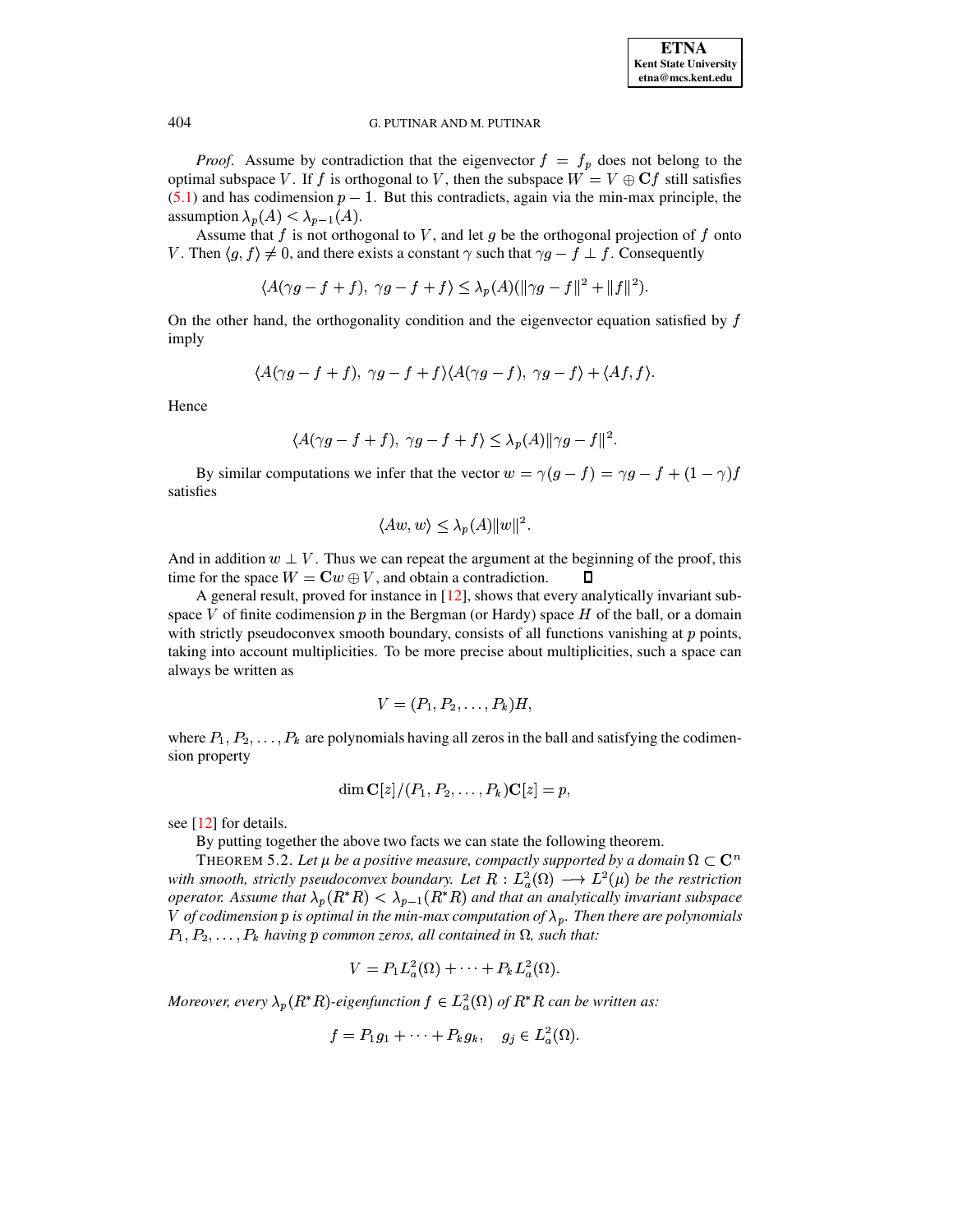In other terms, the above observation implies that all eigenfunctions corresponding to  $\lambda_p < \lambda_{p-1}$  have common zeros in  $\Omega$ , as soon as there exists an analytically invariant subspace of codimension  $p$ , optimal in the min-max criterion.

It would be interesting to find an example of a positive measure  $\mu$ , with the property that the restriction operator  $R: L^2_a(\Omega) \longrightarrow L^2(\mu)$  exhibits the following pathology: there are eigenfunctions of  $R^*R$  associated to a single higher eigenvalue  $\lambda_k, k > 0$  and without common zeros in  $\Omega$ .

**6. Perturbation methods.** It is legitimate to ask whether the restrictions to finite atomic measures considered in the previous sections are not too extreme as natural examples. We show in this section how a rather general perturbation theory argument can replace finitely many points measures by volume measures supported by open regions, without altering the qualitative properties of the first eigenfunctions of the modulus of the restriction operator. A standard reference for the perturbation theory of linear operators we refer to below is Kato's book [\[10\]](#page-15-7).

To fix ideas we will work with the Bergman space  $L_a^2(\mathbf{B})$  of the unit ball **B** in  $\mathbf{C}^n$ , but a variety of other Hilbert spaces of analytic functions, with a reproducing kernel, can be considered. The 2n-dimensional Lebesgue measure in  $\mathbb{C}^n$  will be denoted by  $dv$ ; we denote by  $B_r(a)$  the open ball centered at a, of radius r. The  $2n$ -volume of a set A is denoted by  $|A|$ .

LEMMA 6.1. Let  $a \in \mathbf{B}$  *be a fixed point, and let*  $r < \text{dist}(a, \partial \Omega)$ . The function

$$
r \mapsto \frac{1}{|B_r(a)|} \int_{B_r(a)} |f|^2 dv,
$$

*is increasing for every*  $f \in L^2_a(\mathbf{B})$ .

*Proof.* The proof follows from the orthogonality of the monomials  $z^{\alpha}$  with respect to the volume measure of the unit ball. Specifically, write

$$
f(z)=\sum_{\alpha\in{\bf N}^n}c_\alpha(z-a)^\alpha,
$$

and remark that

$$
\frac{1}{|B_r(a)|}\int_{B_r(a)}|f|^2dv\sum_{\alpha}|c_{\alpha}|^2\frac{\alpha!\,n!}{(|\alpha|+n)!}r^{2|\alpha|}.\quad\quad \ \Box
$$

Moreover, for any  $f \in L^2(\mathbf{B})$  we have:

$$
\lim_{r\longrightarrow\infty}\frac{1}{|B_r(a)|}\int_{B_r(a)}|f|^2dv=|f(a)|^2,
$$

and even

$$
\frac{1}{|B_r(a)|}\int_{B_r(a)}fdv=f(a).
$$

We will use these simple facts for comparing the restriction operators associated to the We will use these simple facts for comparing the restriction operators associated<br>point mass  $\delta_a$  and the measure  $\sigma_{a,r} = \frac{1}{|B_r(a)|} \chi_{B_r(a)} dv$ . To be more precise, denote by

$$
R_r: L^2_a(\mathbf{B}) \longrightarrow L^2(\sigma_{a,r}),\ \ r\geq 0
$$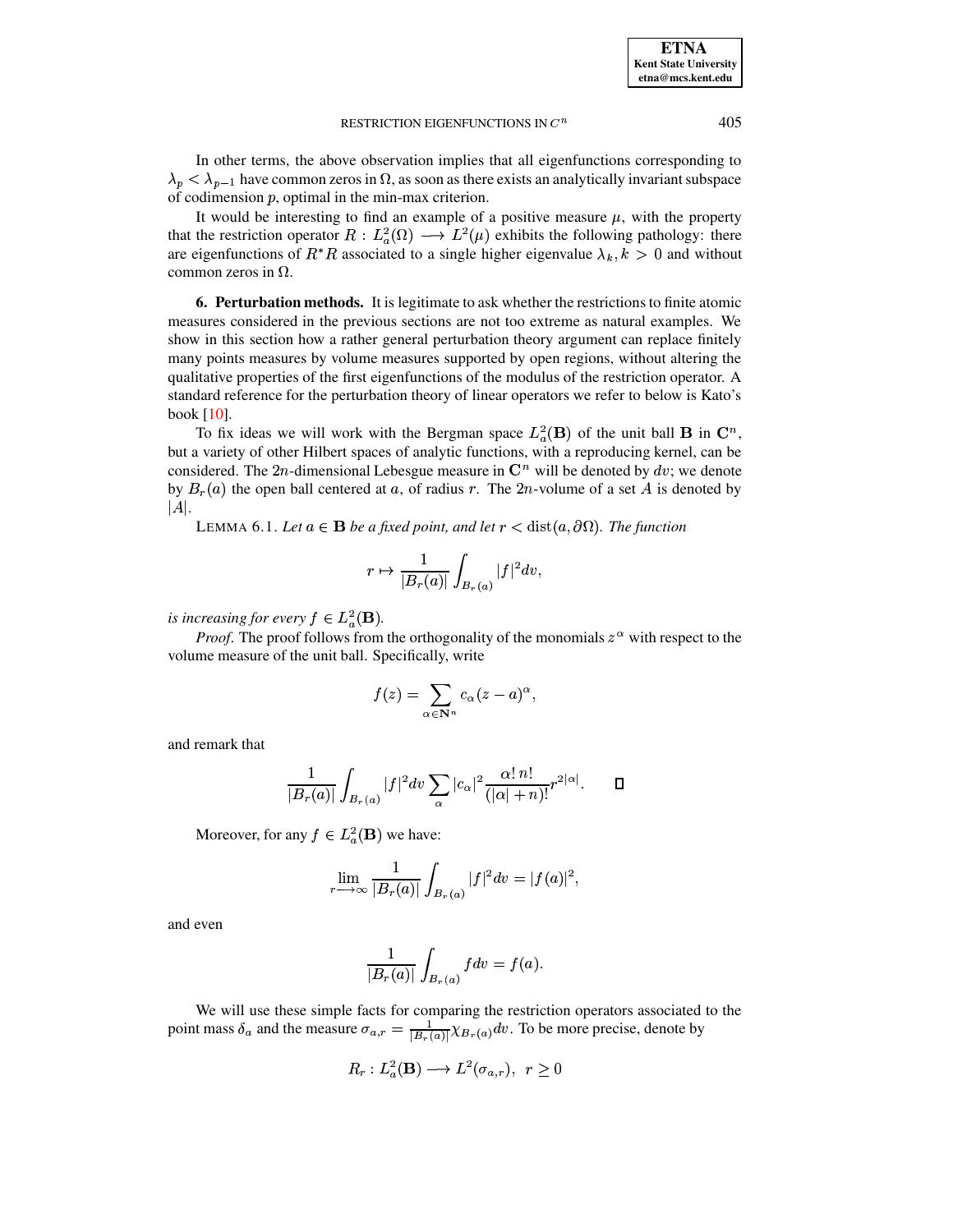the restriction operator, by adopting the convention  $\sigma_{a,0} = \delta_a$ . Then the above lemma implies

$$
\langle R_r^* R_r f, f \rangle \ge \langle R_s^* R_s f, f \rangle,
$$

whenever  $r \geq s$  and for all  $f \in L^2_a(\mathbf{B})$ . Thus  $R_r^* R_r \to R_0^* R_0$  when  $r \to 0$ , in the weak operator topology. As a matter of fact, this convergence is much stronger.

LEMMA 6.2. Under the above notation,

$$
\lim_{r \to 0} \operatorname{trace}(R_r^* R_r - R_0^* R_0) = 0.
$$

*Proof.* For a fixed  $r \geq 0$ , the operator  $R_r^* R_r$  has finite trace due to the identity

$$
\langle R_r^* R_r f, f \rangle = \frac{1}{|B_r(a)|} \int_{B_r(a)} |f|^2 dv
$$

and the nuclearity of  $\int_{B_n(a)} |f|^2 dv$  with respect to the Bergman space norm. In addition, the operator  $R_0^* R_0$  has rank-one, with the constant function 1 in its range.

Let  $\epsilon > 0$  be small and choose an orthonormal basis  $e_0 = 1, e_k, k \ge 1$ , of  $L^2_a(\mathbf{B})$ . There is  $N$  depending on  $\epsilon$  such that

$$
\sum_{k>N} \langle R_r^* R_r e_k, e_k \rangle < \epsilon.
$$

Then the same inequality holds for every  $s \leq r$ . On the other hand, for a fixed m,

$$
\lim_{s \to 0} \langle R_s^* R_s e_m, e_m \rangle = \langle R_0^* R_0 e_m, e_m \rangle.
$$

Therefore there exists  $r_{\epsilon} > 0$  small enough with the property

$$
\operatorname{trace}(R_r^*R_r - R_0^*R_0) \sum_{k \le N} \langle (R_r^*R_r - R_0^*R_0)e_k, e_k \rangle + \sum_{k > N} \langle R_r^*R_re_k, e_k \rangle < 2\epsilon,
$$

for all  $r \leq r_{\epsilon}$ .  $\Box$ 

The same argument applies to any finite atomic measure instead of a point mass. We state it as a separate proposition.

PROPOSITION 6.3. Let

$$
\mu_0 = c_1 \delta_{a_1} + \dots + c_m \delta_{a_m}
$$

be a finite atomic positive measure supported by the unit ball of  $\mathbb{C}^n$ . For  $r < \text{dist}(\{a_1, \ldots, a_m\}, \partial \mathbf{B})$  one defines the measures:

$$
\mu_r = c_1 \frac{1}{|B_r(a_1)|} \chi_{B_r(a_1)} dv + \cdots + c_m \frac{1}{|B_r(a_m)|} \chi_{B_r(a_m)} dv,
$$

and the associated restriction operators  $R_r : L^2(\mathbf{B}) \longrightarrow L^2(\mu_r)$ . Then  $R_r^* R_r$  is decreasing as a function of r and

$$
\lim_{r \to 0} \operatorname{trace}(R_r^* R_r - R_0^* R_0) = 0.
$$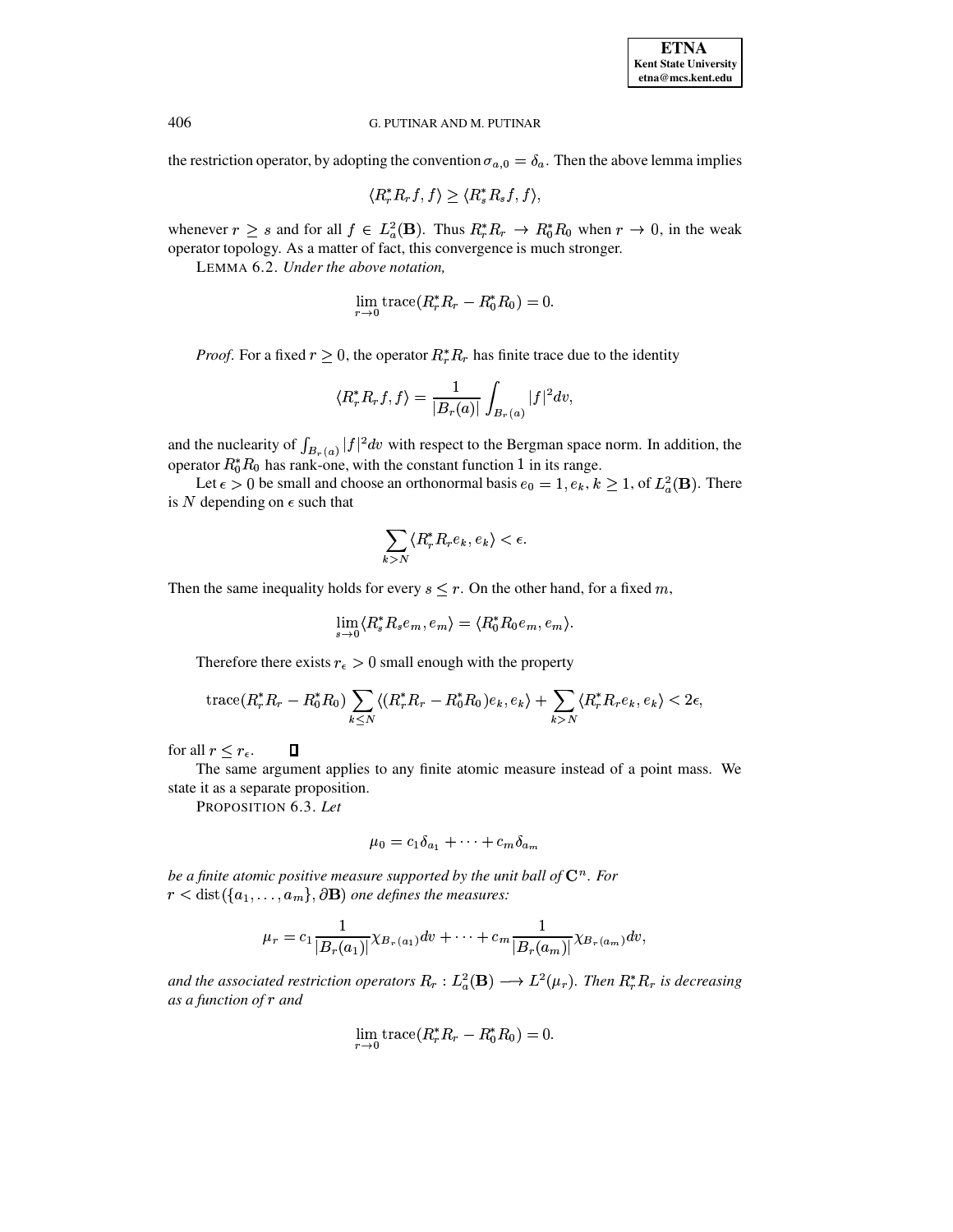407

#### RESTRICTION EIGENFUNCTIONS IN  $C^n$

From here we can derive the convergence of the spectral decompositions of the operators  $R_r^*R_r$ . For instance, assume, under the notation introduced in the proposition, that the spectrum of the limit operator is:

$$
\sigma(R_0^*R_0)=\{0\}\cup\{\lambda_0,\ldots,\lambda_p\},\,
$$

with

$$
\lambda_0 > \lambda_1 > \cdots > \lambda_p > 0.
$$

Since  $||(z - R_r^*R_r) - (z - R_0^*R_0)|| \rightarrow 0$ , for every

$$
\epsilon<\frac{1}{2}\min\{\lambda_0,\lambda_1-\lambda_0,\ldots,\lambda_p-\lambda_{p-1}\}
$$

there exists  $r_{\epsilon} > 0$  with the property that the set

$$
\sigma(R_r^*R_r) \cap (\lambda_k - \epsilon, \lambda_k + \epsilon), \ r \leq r_{\epsilon},
$$

has the cardinality equal to the multiplicity of the eigenvalue  $\lambda_k$  of  $R_0^* R_0$ . Thus, by Dunford's functional calculus, the corresponding spectral projections converge in the operator norm:

$$
\chi_{(\lambda_k-\epsilon,\lambda_k+\epsilon)}(R_r^*R_r) = \frac{1}{2\pi i}\int_{|z-\lambda_k|\epsilon} (z-R_r^*R_r)^{-1}dz
$$
  

$$
\longrightarrow \frac{1}{2\pi i}\int_{|z-\lambda_k|\epsilon} (z-R_0^*R_0)^{-1}dz = \chi_{(\lambda_k-\epsilon,\lambda_k+\epsilon)}(R_0^*R_0).
$$

See for instance  $[10]$  for such arguments.

We illustrate by a single application which contrasts to the Hardy space (of the disk) picture.

PROPOSITION 6.4. There exists a relatively compact, open subset of the unit disk  $U \subset$ **D**, such that the restriction operator between the associated Bergman spaces  $R: L^2_a(\mathbf{D}) \longrightarrow$  $L^2_a(U)$  has the following property. The largest eigenvalue of  $R^*R$  is simple and the associated eigenfunction has zeros in the disk.

*Proof.* We appeal to the comment following Example 4.4, and approximate the three point measure there as in the above proposition. Namely, fix a point  $a \in \mathbf{D}$ ,  $|a| > 2^{-1/3}$  and consider the eigenfunction

$$
f_0(z) = \frac{3 + 6\langle z, a \rangle^3}{(1 - \langle z, a \rangle^3)^2},
$$

corresponding to the highest eigenvalue  $\lambda_0$  of  $R^*R$ , where

$$
R: L_a^2(\mathbf{D}) \longrightarrow L^2(\delta_a + \delta_{\epsilon a} + \delta_{\epsilon^2 a}).
$$

Here we denote by  $\epsilon$  the root of order three of unity.

Thus,  $\lambda_0$  is a simple eigenvalue, and  $f_0$  has zeros inside the disk. By enlarging the points to concentric disks, as in the proposition, we construct a sequence of operators  $R_r^* R_r$ ,  $r < \rho$ , with the highest eigenvalue  $\lambda_0(R_r^*R_r)$  being simple and converging to  $\lambda_0$ . The positive constant  $\rho$  is chosen sufficiently small. Then, for a fixed small  $\epsilon > 0$ ,

$$
f_0(r)=\frac{1}{2\pi i}\int_{|z-\lambda_0|\epsilon}(z-R^*_rR_r)^{-1}f_0dz
$$